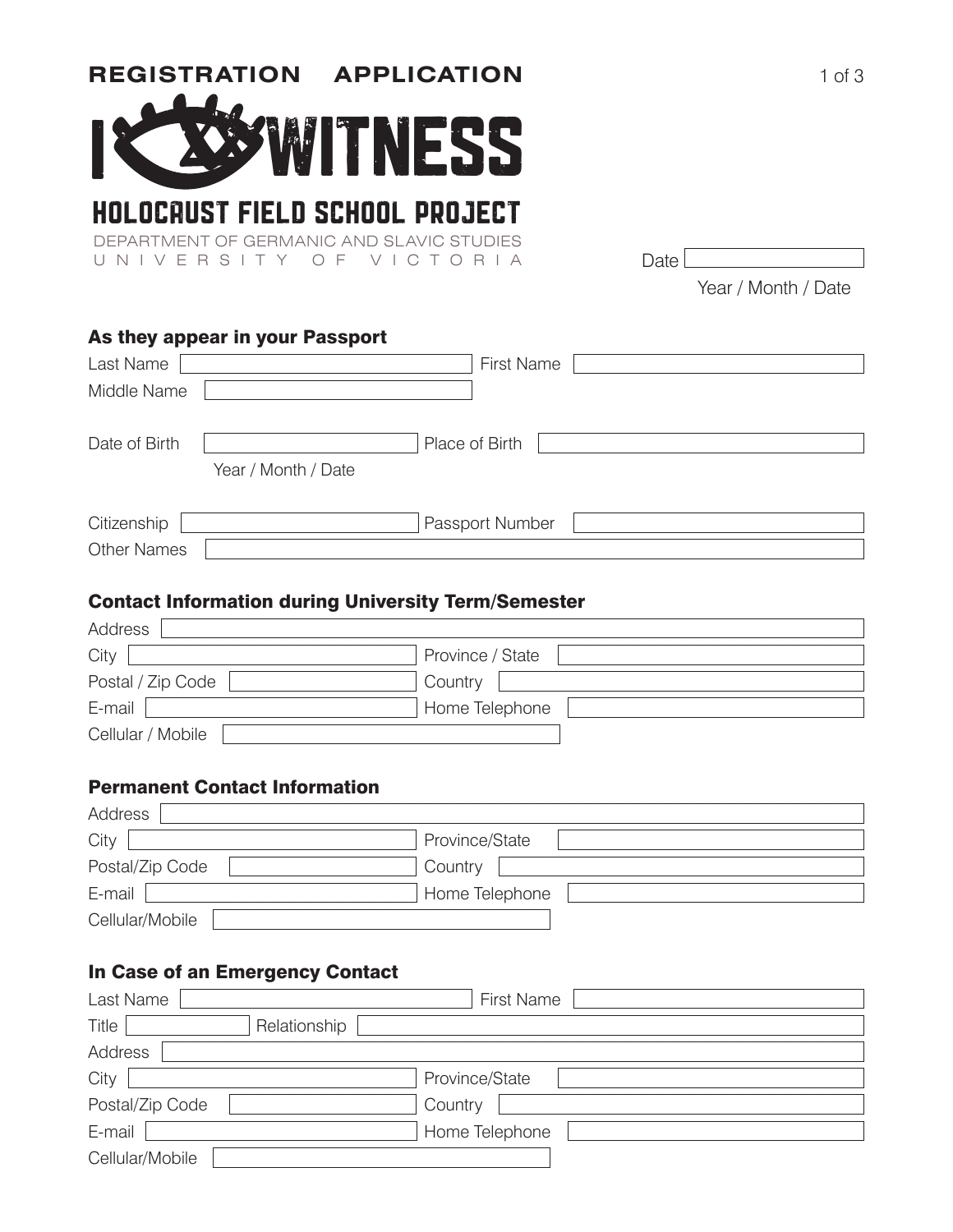$\overline{\phantom{a}}$ 

## University and Academic Program Information

| Your Home University                          |                |  |  |
|-----------------------------------------------|----------------|--|--|
| City                                          | Province/State |  |  |
| Country                                       | Program Level  |  |  |
| Month/Year you expect to complete your degree |                |  |  |
|                                               |                |  |  |
| Major Field(s) of Study                       |                |  |  |
|                                               |                |  |  |
| Minor Field(s) of Study                       |                |  |  |
| <b>Student Number</b>                         |                |  |  |

#### Medical Condition

 $\overline{\phantom{0}}$ 

(Please clearly state if you have a medical condition that we should be informed about. This includes allergies, illnesses, prescription medication taken on a regular basis, etc.

| Two referees who will be submitting letters of support for you (one must be an academic referee) |  |  |  |  |  |
|--------------------------------------------------------------------------------------------------|--|--|--|--|--|
| <b>Reference 1</b>                                                                               |  |  |  |  |  |
| Name of Academic Referee                                                                         |  |  |  |  |  |
| Address                                                                                          |  |  |  |  |  |
| E-mail<br>Telephone                                                                              |  |  |  |  |  |
|                                                                                                  |  |  |  |  |  |
| <b>Reference 2</b>                                                                               |  |  |  |  |  |

|              | Name of Non-Academic Referee |        |
|--------------|------------------------------|--------|
| Address      |                              |        |
| Telephone    |                              | E-mail |
| Relationship |                              |        |